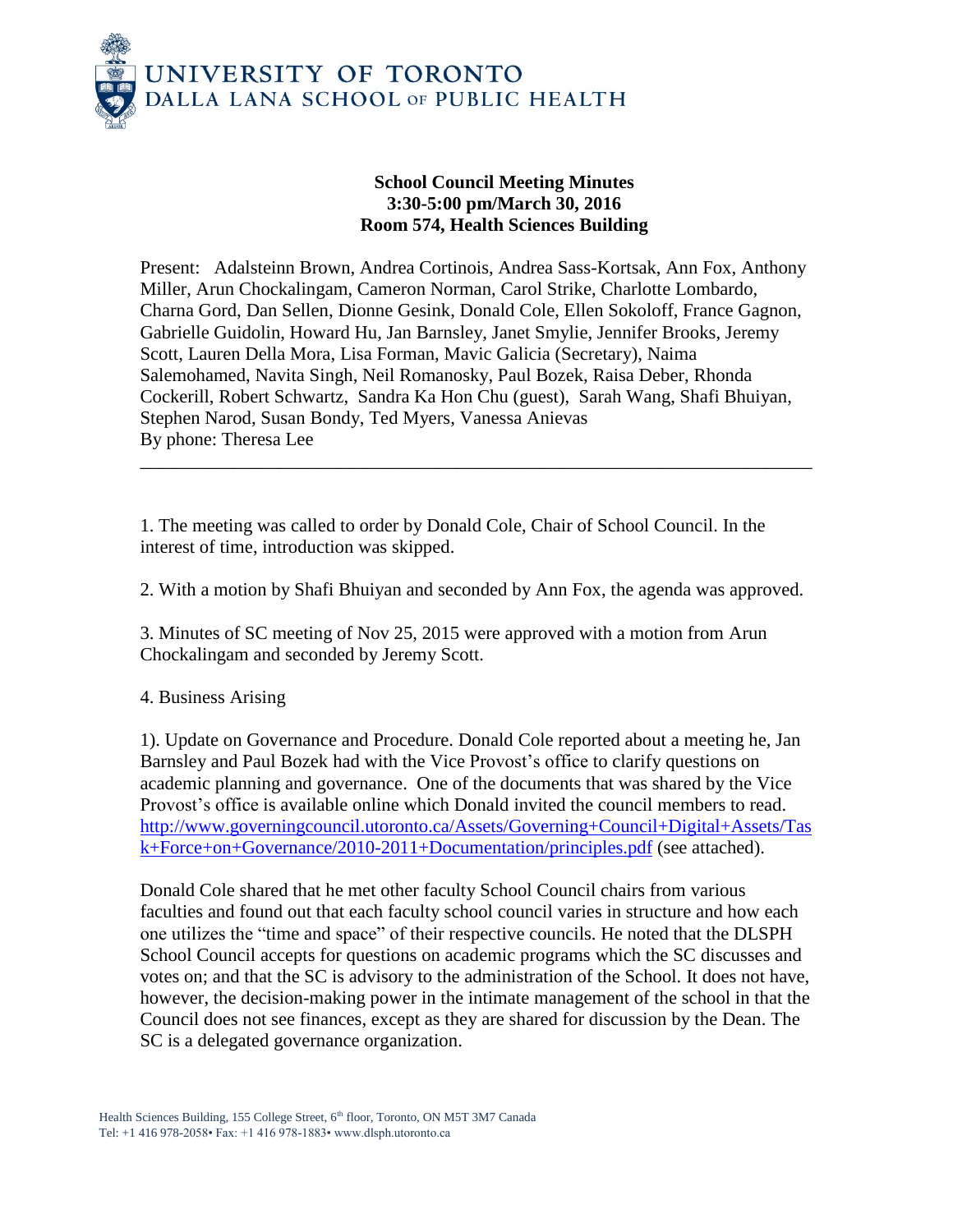

Donald requested Paul Bozek and Jan Barnsley to share information from the same meeting particularly on the Education Committee's role on review of academic programs quality assurance. Paul shared the difference of governance process versus a detailed look at an individual program or course study to determine whether a program should move forward for approval by the School Council. The Education Committee reviews broadly for relevance or benefits of a certain program, workload of the faculty assigned to teach, space, TA and general administrative resources. In some faculty school councils, the Education Committee reviews the program more in detail where they have expertise on the subject matter. Jan Barnsley agreed and added that the Education Committee is not the first step in the review process but that the Education Committee needs to review and approve a program, course, or changes therein and make sure the document is ready to proceed to the next level of approval, as appropriate.

Donald Cole noted further that School Council is a key part of the Quality Assurance structure of the University.

Paul Bozek, added that the academic rationale must be read in detail- programs needed, ask the question "why?" Jan further said that the review also checks for duplication or if other courses are offered outside of DLSPH that students can access.

There was discussion on whether or not the Education Committee is the right place to look at gaps/duplication in the curriculum; review overall curriculum needs of the School.

Paul Bozek confirmed that such an item was appropriate for the Education Committee singly or along with the School Council, depending on the level of detail that needs discussed, as part of the review process.

Dan Sellen added that this is both a clear challenge and an opportunity to address gaps and overlaps which will come out more clearly as the "scan of the landscape" is going on for the current self-study.

2). Academic Review Narrative. Howard Hu began by saying that the circulation of the Academic Review Narrative is an action item from the last SC meeting of Nov 25, 2015. He noted that this report is prepared yearly to inform the Provost of where the School is in terms of budget planning. He also stated that there was previous deliberation in the Dean Team on whether there was anything sensitive and if there was a need to redact the document; it was decided that the whole document be shared.

A short exchange following questions on whether or not there is an opportunity to shape what goes in to the report by having prior conversations. Howard clarified that the report is meant to reflect the ongoing discussions on academic programs throughout the School- - on enrollment expansion, aims and how to achieve them. The information is not new and if they seem new, then enhancing discussions might be necessary. Steini Brown also provided clarification on a question regarding part time students.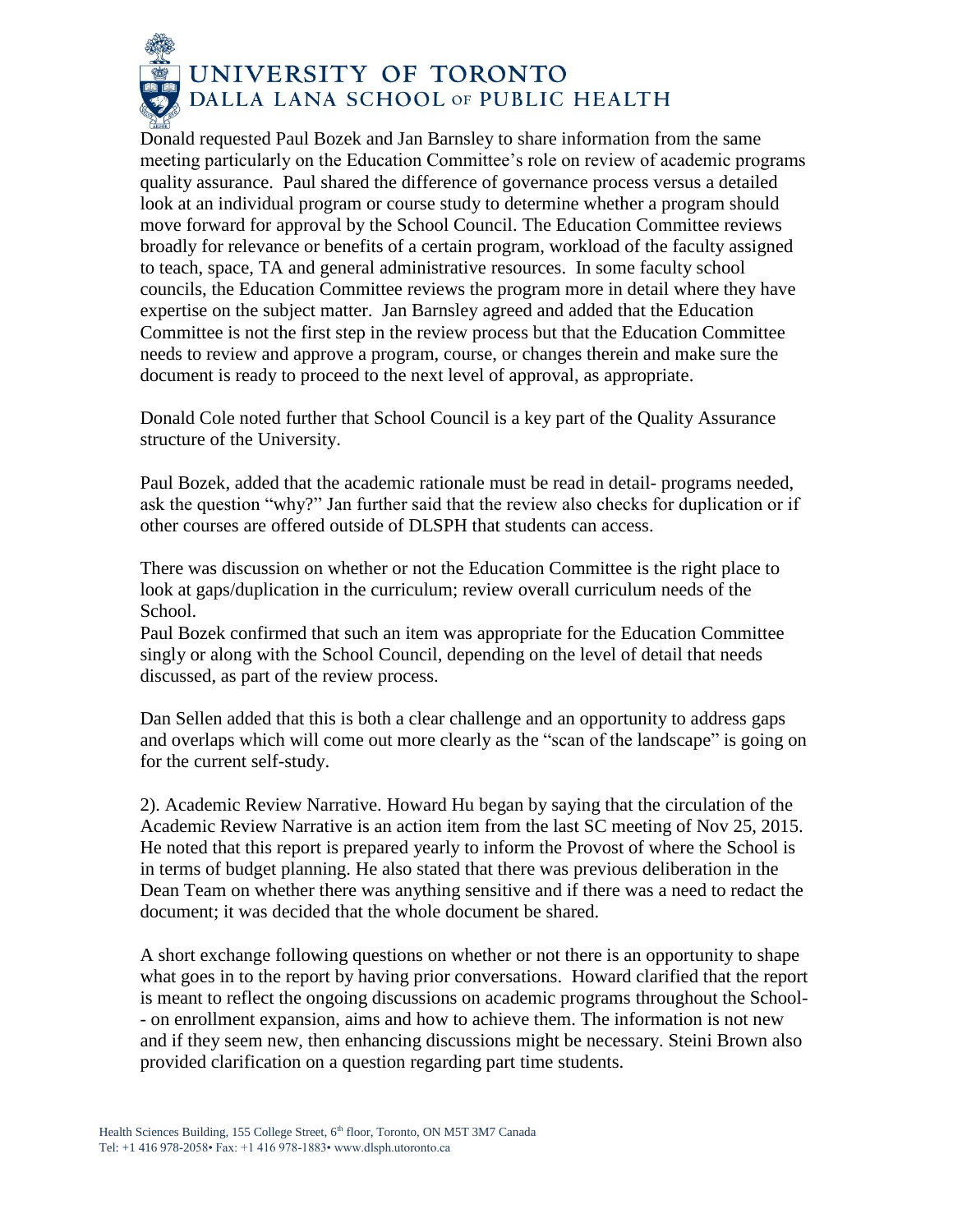

ACTION ITEM: It was suggested/agreed that the Academic Review Narrative will be made available for the School Council's fall meeting.

3). Addressing Diversity. Howard updated on a request from the School Council regarding addressing diversity in the School. He cited the student-led conference on Race Matters in the fall of 2015 which led to conversations on the matter of diversity. From a quick self-assessment exercise prior to the conference, 19% of core faculty come from visible minority groups. This led to more discussions at the Dean Team meetings. A result of this discussion was a resolution to create a diversity initiative, building off of some the tools developed by the Faculty of Medicine such as their 2011 Diversity Statement that identifies certain groups as being high priority to improve representation of minority groups; Faculty of Medicine also recently hired a Diversity Officer. DLSPH on the other hand developed Terms of Reference for the Diversity Committee that will look at these issues and come up with solutions/strategies/programs such as the Summer Mentorship program to attract minority students. Suggestions are welcome, those interested in volunteering for the diversity committee to contact the Dean's Office.

4). Strategic Planning Update. Dan Sellen provided an overview of the strategic planning work to date where there has been external consultation, development and review of 6 sub-committee reports and DLSPH-community review. He mentioned that they are in the writing phase, working with a professional writer to draft the Strategic Plan, about 2/3 of the way through, in presenting the key pieces that are drafted for that plan for each of the divisions and institutes. The Strategy Development involved 1) Environmental Scan, 2) sub-committee reports, 3) The Strategic Retreat attended by more than 150 registered participants that produced 16 pages of minutes, 18 pages of facilitator report; 4) Synthesis of inputs from which several key mobilizing strategic priorities emerged. Updates have also been provided at the divisional level and anyone who missed these meeting updates is encouraged to contact their division heads.

Dan flagged the top three strategic priorities:

1) Improve the student experience and create new programs of education and capacity development.

- 2) Ensure global leadership in public health and health systems research.
- 3) Enhance management and partnerships of the DLSPH.

There was a brief discussion following Dan Sellen's presentation on an opportunity to have a combined mentorship program for students within the professional and research streams, bridging something with or build upon existing programs such as the one coordinated by Julie Foisy for PHS to assist students with employment. Other comments on student experience were brought to the table.

5. Dean's Report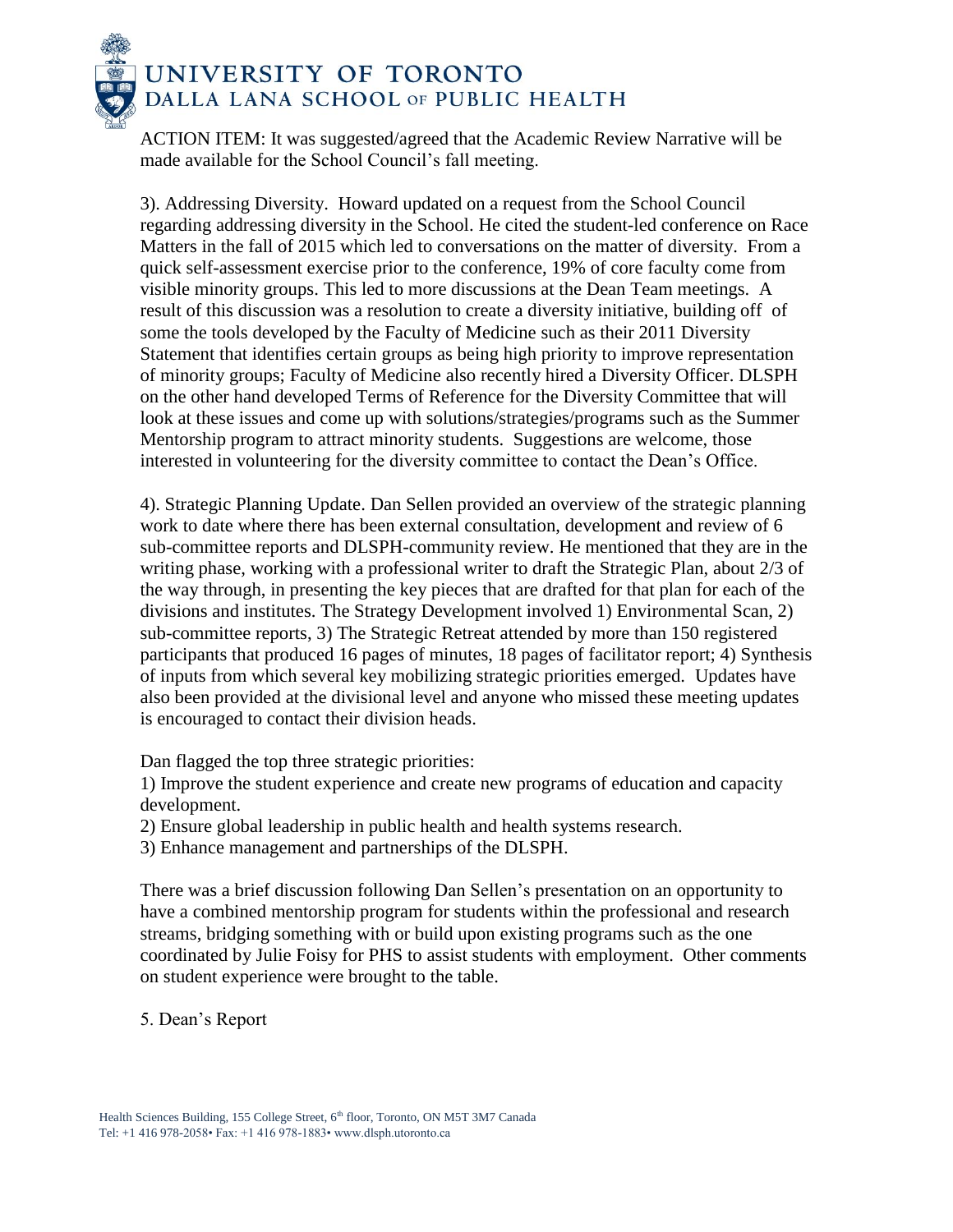

Howard Hu's report focused on issues and updates that have taken place in the last month. Updates were taken from the Dean's State of the School Address in the General Faculty Meeting of March 2016.<https://play.library.utoronto.ca/41DoMOeQe7qJ>

6. Education Committee matters- For the information of the Council, Paul Bozek mentioned that all the 7 courses with minor modifications listed in the agenda have been approved. He reiterated the other point discussed in the Education Committee is along the lines of governance, as earlier discussed.

7. Other Business

1). Statement to Implement Needle and Syringe Programs in Prisons. Carol Strike and guest Sandra Ka Hon Chu made the presentation and requested the School Council's recommendation for Howard Hu as dean to endorse the program.

Some Public Health schools in Canada e.g.UBC, Ottawa U have signed on as have some organizations. DLSPH's signing on will be a significant endorsement to demonstrate a broader coalition supporting the program.

A robust discussion on policy as to signing as individuals or as a community ensued.

Dean Hu noted that he does not consider this item a political decision, but a policy recommendation.

While this is precedent setting, DLSPH can lend a voice to live up to responsibility to engage policy type decisions if it meets certain levels of relevance and significance for populations in Canada, meets DLSPH mission and values.

An open forum to discuss/debate the quality of the evidence was suggested.

Dean Hu thanked the Council for the discussion and for the "teachable moment". He proposed a *solution*—we could not afford silence. He requested that active participants in the discussion (Janet Smylie, Rob Schwartz, Stephen Narod, Carol Strike, Tony Miller, Shafi Bhuiyan, Raisa Deber, Dan Sellen, Ann Fox, Ted Myers, Lisa Forman, Cameron Norman) meet and turn the document into something much clearer and concise in terms of evidence and basis on which to make a recommendation; work with the SC leadership to come up with a set of options on what the SC should be looking at going forward, in terms of considerations of policies for recommendation.

2). Appointments to the School Council (15 academic appointees, 4 admin staff): Nominations will be solicited shortly and proposed for the June regular School Council meeting. Any and all interested to contact Mavic Galicia or Donald Cole. Jan Barnsley is opting out as co chair by end of June. Co-chair is needed for the next year. Communications to respective constituencies will be sent out in April.